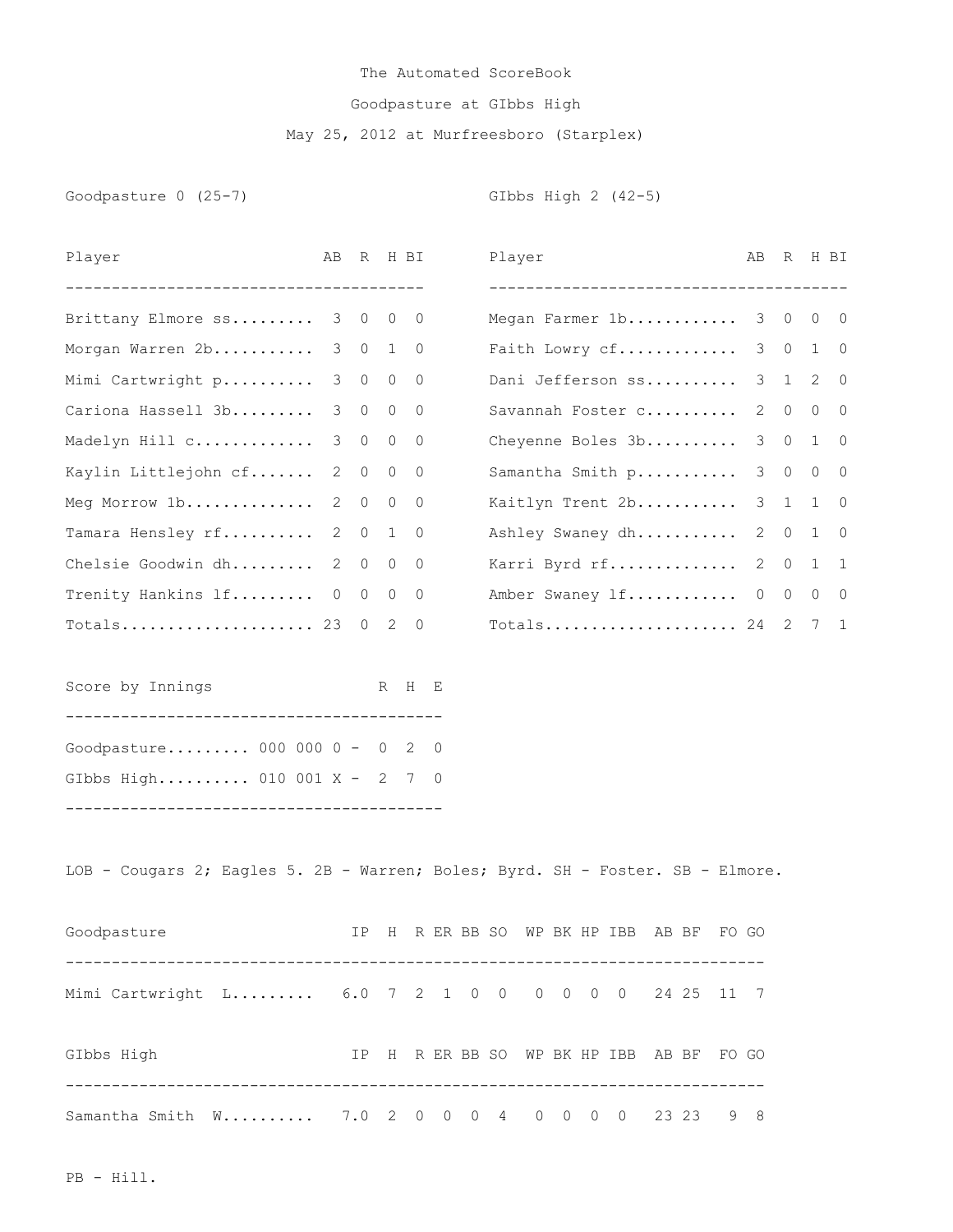Strikeouts - Hill; Morrow 2; Goodwin.

Umpires -

Start: 6:00 Time: 7:05 Attendance:

Game: AA14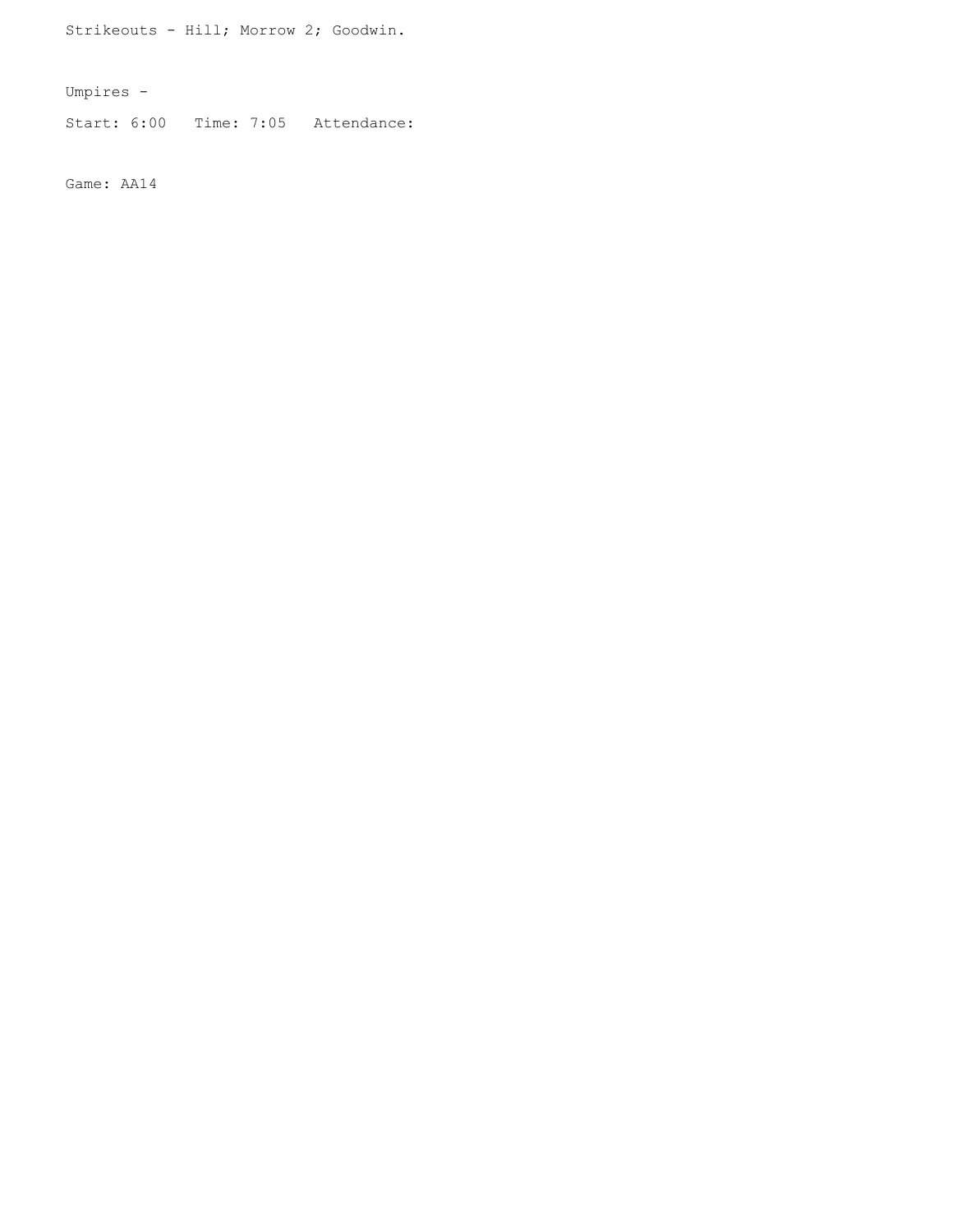## The Automated ScoreBook Goodpasture at GIbbs High - Play-by-Play May 25, 2012 at Murfreesboro (Starplex)

Score by Innings R H E ----------------------------------------- Goodpasture......... 000 000 0 - 0 2 0 GIbbs High.......... 010 001 X - 2 7 0 -----------------------------------------

Goodpasture starters: 2/ss Elmore; 31/2b Warren; 25/p Cartwright; 20/3b Hassell; 8/c Hill; 22/cf Littlejohn; 23/1b Morrow; 32/rf Hensley; 4/dh Goodwin; 13/lf Hankins; GIbbs High starters: 7/1b Farmer M; 21/cf Lowry; 8/ss Jefferson; 53/c Foster; 5/3b Boles; 19/p Smith; 14/2b Trent; 22/dh Swaney; 20/rf Byrd; 23/lf Swaney AM;

**Goodpasture 1st -** Elmore grounded out to 3b. Warren doubled to center field. Cartwright flied out to cf. Hassell grounded out to p. *0 runs, 1 hit, 0 errors, 1 LOB.*

**GIbbs High 1st -** Farmer M grounded out to 3b. Lowry singled to right field. Jefferson reached on a fielder's choice; Lowry out at second 3b to ss. Foster flied out to 3b. *0 runs, 1 hit, 0 errors, 1 LOB.*

**Goodpasture 2nd -** Hill lined out to ss. Littlejohn out at first 1b to 2b. Morrow struck out. *0 runs, 0 hits, 0 errors, 0 LOB.*

**GIbbs High 2nd -** Boles lined out to ss. Smith grounded out to p. Trent singled to left field. Swaney singled to center field; Trent advanced to second. Byrd doubled to left field, RBI; Swaney advanced to third; Trent scored. Farmer M popped up to 3b. *1 run, 3 hits, 0 errors, 2 LOB.*

**Goodpasture 3rd -** Hensley singled to shortstop. Goodwin struck out. Elmore reached on a fielder's choice; Hensley out at second 2b to ss. Elmore stole second. Warren flied out to 2b. *0 runs, 1 hit, 0 errors, 1 LOB.*

**GIbbs High 3rd -** Lowry grounded out to ss. Jefferson singled to center